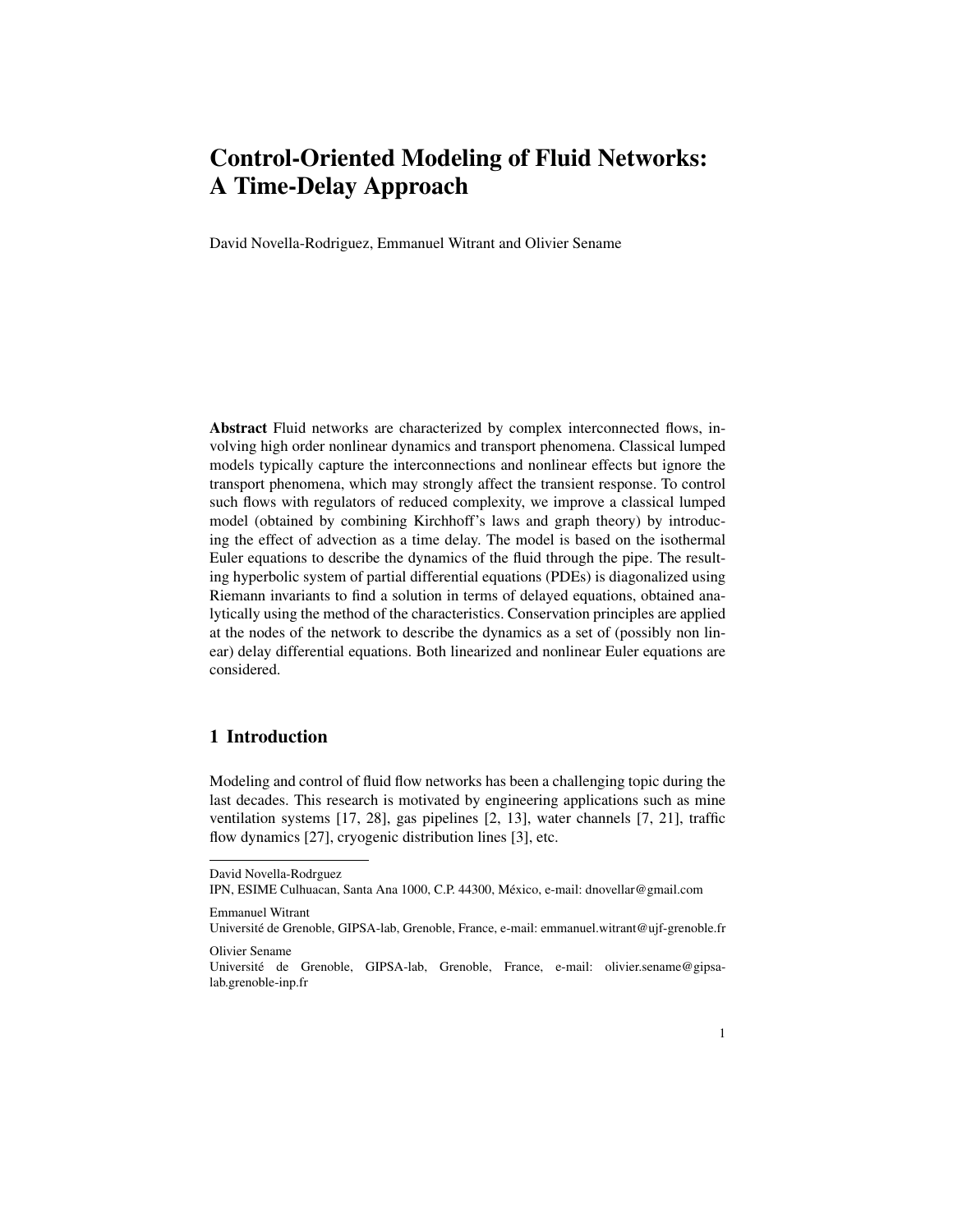For example, considering mining ventilation engineering, the first approaches used a steady-state description of the pipe network and models were built using the Hardy Cross method [8]. With this method, the airflow in mine ventilation circuits is determined algebraically by combining graph theory and classical Kirchhoff's laws to model the interconnection nodes [15]. In more recent approaches, a lumped parameter model for mine ventilation networks has been represented in terms of nonlinear ordinary differential equations [22, 17], with an extension to periodically forced networks in [19]. The model proposed in these works is based on Kirchhoff's voltage and current laws, combined with the fluid dynamical equations of individual branches. The branches are modeled by considering the incompressible Navier-Stokes equations as an electric equivalent RL circuit model with a nonlinear resistance. More precisely, the pressure drop over a branch is approximated to be proportional to the square of the air flow rate and to the air flow acceleration.

On the other hand, partial differential equations are often used to model fluid flows as hyperbolic conservation laws. For example, the Saint-Vennant equations are used to approximate 2-D shallow water phenomena with a 1-D PDE model [10]. Such models have been extensively used to control open channel networks [7, 20, 21, 9, 5]. Another example is provided in mine ventilation networks [28], where Euler equations are used to describe the gas flow dynamics in pipelines [2, 14, 13, 11]. In a different field, a first order PDE has been proposed to describe the traffic flow density on an homogeneous road, obtaining the Lighthill Whitham Richards model [27]. However, such detailed dynamic models are typically complex and often incompatible with real-time control objectives. To reduce the computational load, a 0-D approximation of the 1-D transport (with advection and sink) as a time-delay system has been proposed in [29, 30] and shown to be efficient as a reference model for feedback control of the large advective flows appearing in the mining ventilation problem. A similar approach was used in [4] to model the temperature in an SI engine exhaust catalyst. Nevertheless, such approximations did not take into account the occurrence of interconnected flows or the simultaneous transport of multiple variables.

The aim of this work is to present a time-delay model for fluid flow networks, leading to a classical state-space representation with delays to take into account the transport phenomena in the pipes of the network. Describing the flow in the branches of the network as isothermal Euler equations, we consider the transport of both density and momentum. The hyperbolic characteristics of the system of PDEs is used to find a solution described by delayed equations. Applying conservation laws in the nodes of the network, we finally obtain a delay differential equation describing the fluid dynamics of the complete system.

This chapter is organized as follows. Section 2 presents the physical equations that model the flow inside the pipelines. A time-delay model, found by the method of characteristics, describes the isothermal Euler equations in terms of delayed equations in Section 3. Both linear and nonlinear approximations are taken into account. The conservation principles are introduced at the nodes in Section 4, providing a state-space description in terms of delay differential equations from which we ob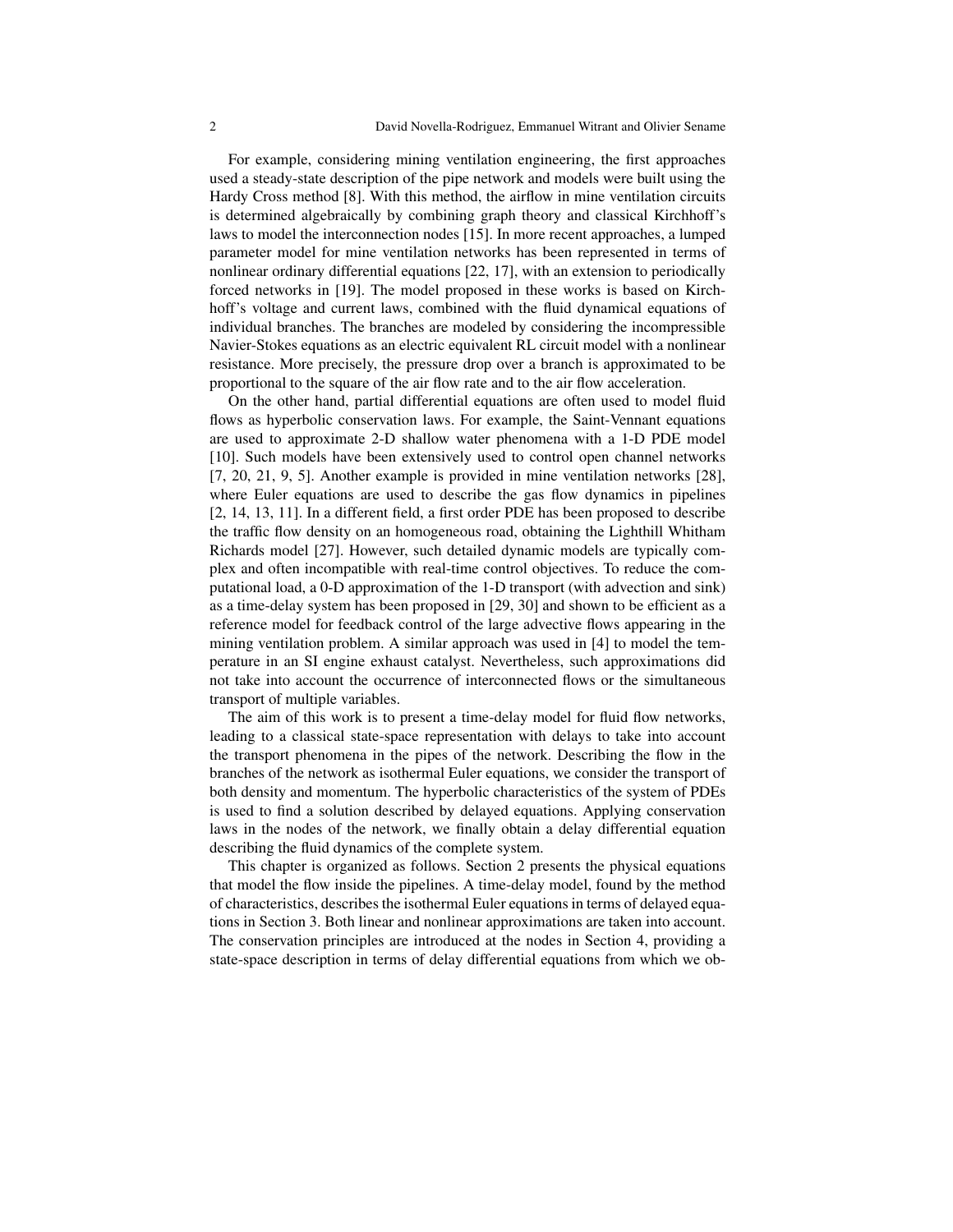tain the dynamics of the network. Numerical simulations of the time delay system are presented in Section 5.

#### 2 Isothermal Euler Equations

A classical model for gas flow in pipe networks is provided by isothermal Euler equations [14, 13]. For such equations the temperature is constant and the pressure is given by the following state equation (e.g. for perfect gases):

$$
P = \frac{ZRT}{M_g} \rho,\tag{1}
$$

where *Z* is the natural gas compressibility factor, *R* the universal gas constant, *T* the absolute gas temperature,  $M_g$  the gas molecular weight, and  $P(x,t)$  and  $\rho(x,t)$  are the pressure and density of the gas, respectively. We consider a mono-dimensional description of the flow in terms of the space variable *x*. To simplify the notation, we define the speed of sound constant  $a^2 = ZRT/Mg$  and the isothermal Euler equations are:

$$
\frac{\partial \rho}{\partial t} + \frac{\partial q}{\partial x} = 0, \tag{2}
$$

$$
\frac{\partial q}{\partial t} + \frac{\partial}{\partial x} \left( \frac{q^2}{\rho} + a^2 \rho \right) = -f_g \frac{q \mid q \mid}{2D\rho},\tag{3}
$$

where  $q(x,t)$  is the momentum,  $f_g$  is the friction factor, and *D* is the diameter of the pipe. The first equation states the conservation of mass and the second equation is the momentum equation.

The flux of the Euler equations is thus defined as [26]:

$$
F = \left(\frac{q}{\frac{q^2}{\rho} + a^2 \rho}\right),
$$

and its Jacobian is

$$
A(\rho, q) = \begin{pmatrix} 0 & 1 \\ a^2 - \frac{q^2}{\rho^2} \ 2\frac{q}{\rho} \end{pmatrix} . \tag{4}
$$

The eigenvalues of the Jacobian matrix  $A(\rho, q)$ , namely the characteristic velocities, are

$$
\lambda_{1,2} = \frac{q}{\rho} \pm a. \tag{5}
$$

The system of isothermal Euler equations (2) and (3) can be diagonalized using the Riemann invariants, some quantities that have the interesting property of remaining constant along special trajectories called the characteristic curves. This invariance property is crucial in the control design. The Riemann invariants are de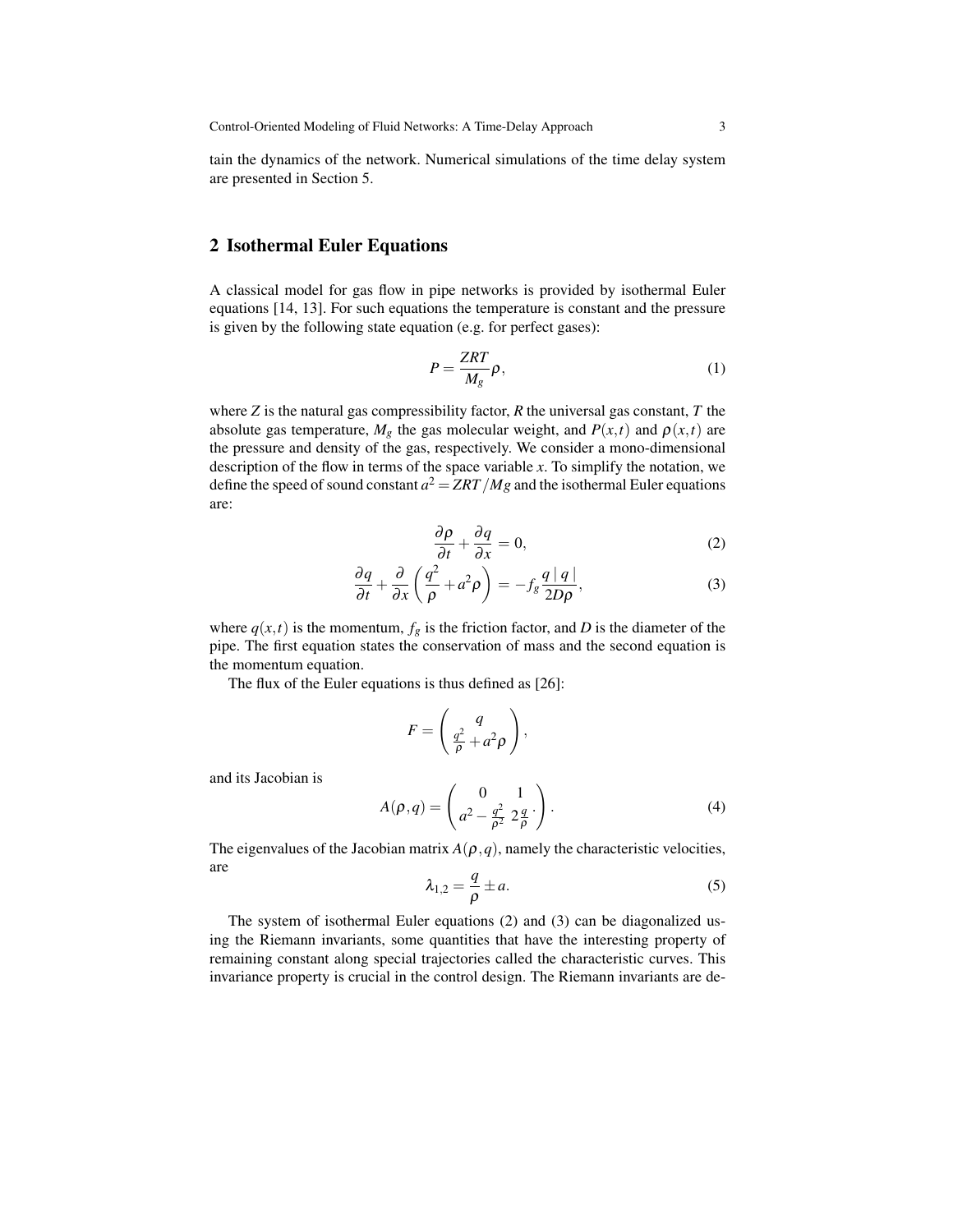fined by the change of coordinates [14]:

$$
\xi_{1,2}(\rho,q) = -\frac{q}{\rho} \mp a \ln(\rho),\tag{6}
$$

and we assume that the characteristic velocities (5) satisfy  $\lambda_2 < 0 < \lambda_1$  (subsonic case), which characterizes the system as a strictly hyperbolic PDE. We can also express the physical variables  $\rho$  and  $q$  in terms of the Riemann coordinates as follows:

$$
\rho = \exp\left(\frac{\xi_2 - \xi_1}{2a}\right),\tag{7}
$$

$$
q = -\frac{\xi_1 + \xi_2}{2} \exp\left(\frac{\xi_2 - \xi_1}{2a}\right).
$$
 (8)

With the new coordinates  $(\xi_1, \xi_2)$ , the system (2)-(3) can be written in the following diagonal form:

$$
\frac{\partial \Sigma(x,t)}{\partial t} + \Lambda(\Sigma) \frac{\partial \Sigma(x,t)}{\partial x} = S(\Sigma),\tag{9}
$$

where  $\mathbf{E}(x,t) \doteq [\xi_1 \xi_2]^T$ , and

$$
\Lambda(\Xi) = \begin{bmatrix} -\frac{\xi_1 + \xi_2}{2} + a & 0\\ 0 & -\frac{\xi_1 + \xi_2}{2} - a \end{bmatrix}.
$$
 (10)

The source term is then defined by:

$$
S(\Xi) = -\frac{f_g}{8D}(\xi_1 + \xi_2)|\xi_1 + \xi_2| \begin{pmatrix} 1\\1 \end{pmatrix},
$$
\n(11)

The initial and boundary conditions are given by

$$
\xi_1(x,0) = \phi_1(x), \tag{12}
$$

$$
\xi_2(x,0) = \phi_2(x),
$$
\n(13)

$$
\xi_1(0,t) = u_1(t),\tag{14}
$$

$$
\xi_2(L,t) = u_2(t). \tag{15}
$$

# 3 Time Delay Model

There is a connection between the boundary problems for one-dimensional hyperbolic partial differential equations, namely with a single space coordinate accounting for wave propagation, and functional equations. These functional equations may be defined as difference, delay-differential or even integral or integro-differential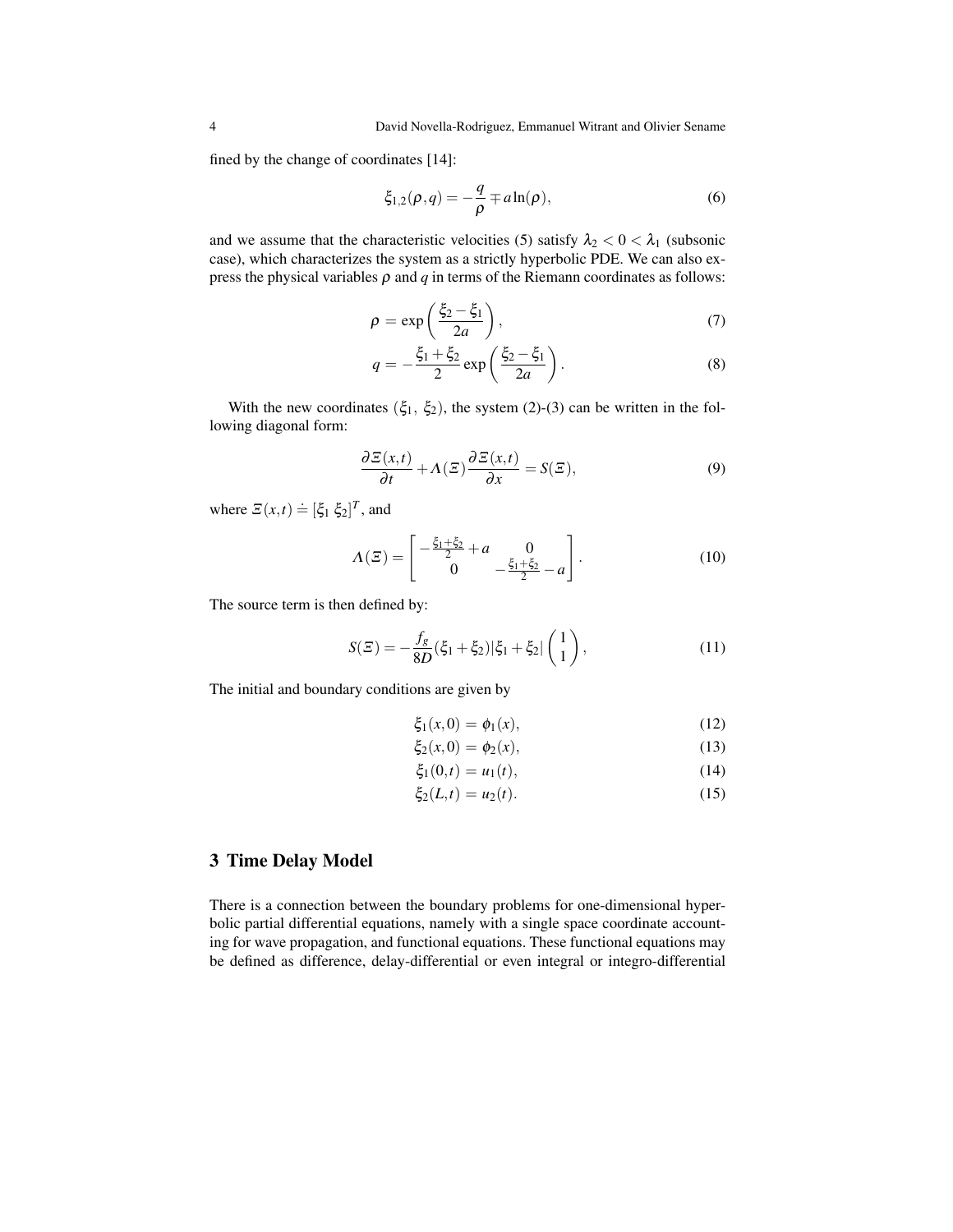

Fig. 1 Wave Propagation

equations [23], [24]. Conservation laws are typically described by nonlinear hyperbolic PDE belonging to the "lossless" (or conservative) class.

This connection between two different mathematical objects, the hyperbolic PDEs and the functional equations, has been considered in many studies. For instance, in [6] delayed differential equations are derived to describe the propagation phenomena in power lines. On the other hand, in [25] neutral differential models are developed for different hyperbolic conservation laws (namely, circulating fuel in nuclear reactors, control of an overhead crane with flexible cable, etc.). From a different perspective, [30] proposes a distributed time-delay system to describe large convective flows modeled by linear time-varying partial differential equations (e.g. Euler or Navier-Stokes equations). In the recent work [18] the equivalence between systems described by a single first-order hyperbolic partial differential equation and systems described by integral delay equations is stated.

Consider the flow propagation in a pipe described in Fig. 1, with boundary conditions  $\xi_1(0,t)$  and  $\xi_2(L,t)$ . In this section, we develop a model based on the nonlinear hyperbolic system described by isothermal Euler equations expressed in terms of the Riemann invariants:

$$
\frac{\partial}{\partial t} \begin{bmatrix} \xi_1 \\ \xi_2 \end{bmatrix} + \begin{bmatrix} \lambda_1 & 0 \\ 0 & \lambda_2 \end{bmatrix} \frac{\partial}{\partial x} \begin{bmatrix} \xi_1 \\ \xi_2 \end{bmatrix} = \begin{bmatrix} -\alpha(\xi_1 + \xi_2)^2 \\ -\alpha(\xi_1 + \xi_2)^2 \end{bmatrix},
$$
(16)

Where  $\lambda_1$  and  $\lambda_2$  are the characteristic velocities of the hyperbolic system. We averaged the quantities  $\xi_1$  and  $\xi_2$  as  $\xi_1$  and  $\xi_2$  (i.e., average equilibrium values in the pipe volume), respectively, to avoid the internal coupling between the two waves and allow finding a solution in terms of a time-delay equation. Note that this approximation is not strictly necessary, as an equivalent functional equation with a delayed kernel can be derived for the coupled case, but we addopt it here to simplify the derivations and focus on the major transport effects. We first consider the linearized case and then investigate the impact of the squared term.

#### *3.1 Linear Approximation*

Our approach extends the results in [30] to the multiple variable case and is based on the method of characteristics. This method makes it possible to reduce a partial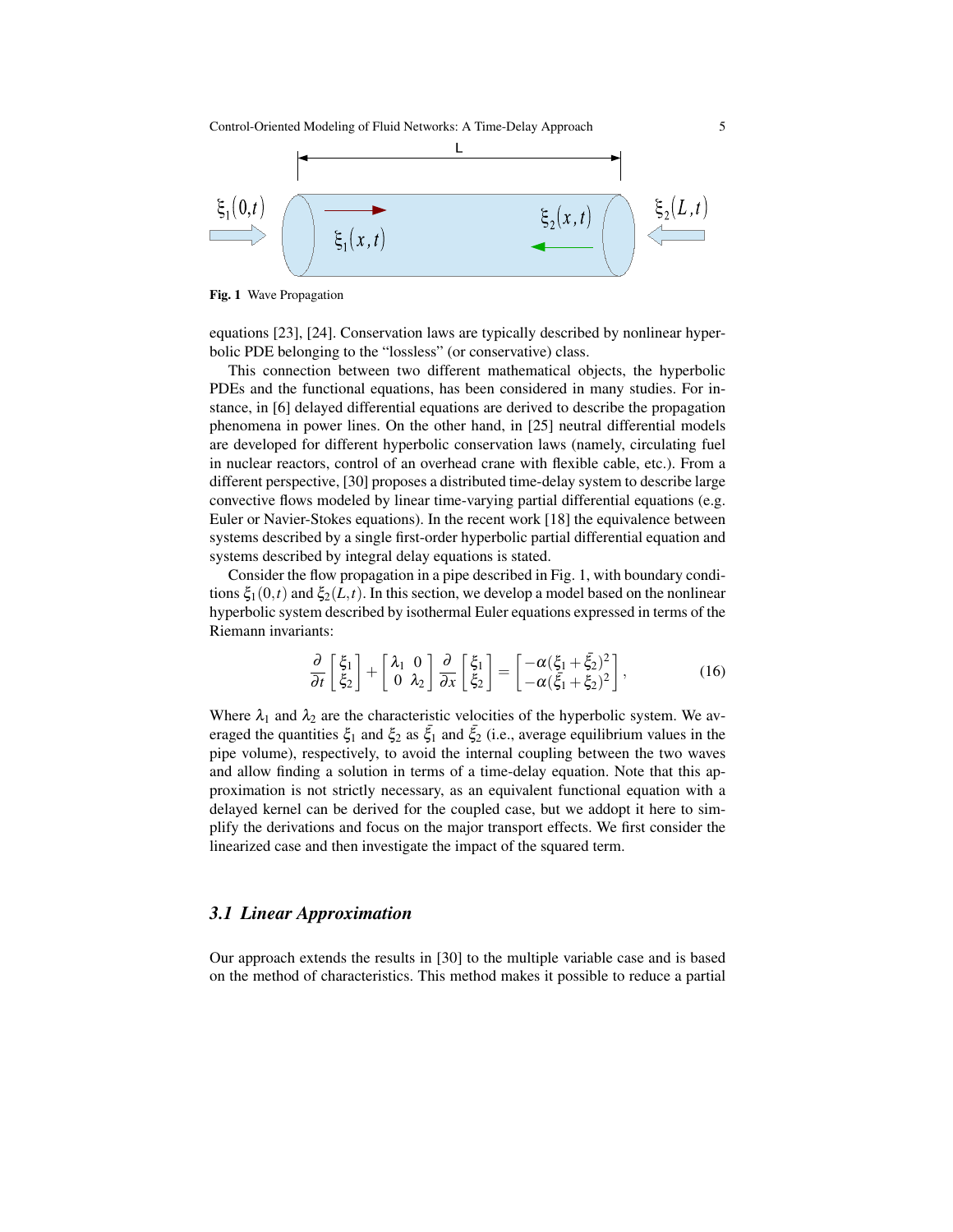differential equation to a system of ordinary differential equations; see for instance [12] for more details. Here, this method provides the functional equations related to the isothermal Euler equations in Riemann coordinates.

To apply the method of characteristics to the isothermal Euler equations, a linear approximation of the source term (11) is first adopted. From (6) and assuming a mono-directional flow, namely  $q > 0$  (and  $p > 0$  by definition), we have:

$$
|\xi_1 + \xi_2| = -(\xi_1 + \xi_2). \tag{17}
$$

Taking into account the averaged terms in (16) and from the assumption (17), it is possible to obtain a linearization around the equilibrium point  $(\bar{\xi}_1, \bar{\xi}_2)$  as:

$$
S(\Xi) \simeq 2\alpha \begin{bmatrix} (\bar{\xi}_1 + \bar{\xi}_2) & 0\\ 0 & (\bar{\xi}_1 + \bar{\xi}_2) \end{bmatrix} \begin{bmatrix} \xi_1\\ \xi_2 \end{bmatrix}.
$$
 (18)

where  $\alpha = \frac{f_g}{8L}$  $\frac{Jg}{8D}$ . We thus obtain the following decoupled PDE system:

$$
\frac{\partial}{\partial t} \begin{bmatrix} \xi_1 \\ \xi_2 \end{bmatrix} + \begin{bmatrix} \lambda_1 & 0 \\ 0 & \lambda_2 \end{bmatrix} \frac{\partial}{\partial x} \begin{bmatrix} \xi_1 \\ \xi_2 \end{bmatrix} = 2\alpha \begin{bmatrix} (\bar{\xi}_1 + \bar{\xi}_2) & 0 \\ 0 & (\bar{\xi}_1 + \bar{\xi}_2) \end{bmatrix} \begin{bmatrix} \xi_1 \\ \xi_2 \end{bmatrix}.
$$
 (19)

With the previous assumptions and taking into account the PDE system (19) the solution for each wave can be found by the *method of characteristics* [12, 30]. First, the propagation wave  $\xi_1$  satisfies:

$$
\frac{\partial \xi_1}{\partial_t} + \lambda_1 \frac{\partial \xi_1}{\partial_x} = 2\alpha (\bar{\xi}_1 + \bar{\xi}_2) \xi_1, \tag{20}
$$

with the initial and boundary conditions (12) and (14), respectively. We can construct a characteristic curve  $s_1$  emanating from  $(0, t_0, u_1(t_0))$  and look for a solution to the following characteristic equations:

$$
\frac{dt}{ds_1} = 1,\t(21)
$$

$$
\frac{dx}{ds_1} = \lambda_1,\tag{22}
$$

$$
\frac{dz_1}{ds_1} = 2\alpha(\bar{\xi}_1 + \bar{\xi}_2)z_1(s_1),\tag{23}
$$

which satisfies the initial conditions  $t(0) = t_0$ ,  $x(0) = 0$ , and  $z_1(0) = u_1(t_0)$ . A simple integration of the ODE system leads to

$$
t = s_1 + t_0,\tag{24}
$$

$$
x = \lambda_1 s_1,\tag{25}
$$

$$
z_1 = u_1(t_0) e^{2\alpha(\xi_1 + \xi_2)s_1}.
$$
 (26)

After an appropriate change of variables, we obtain the following solution: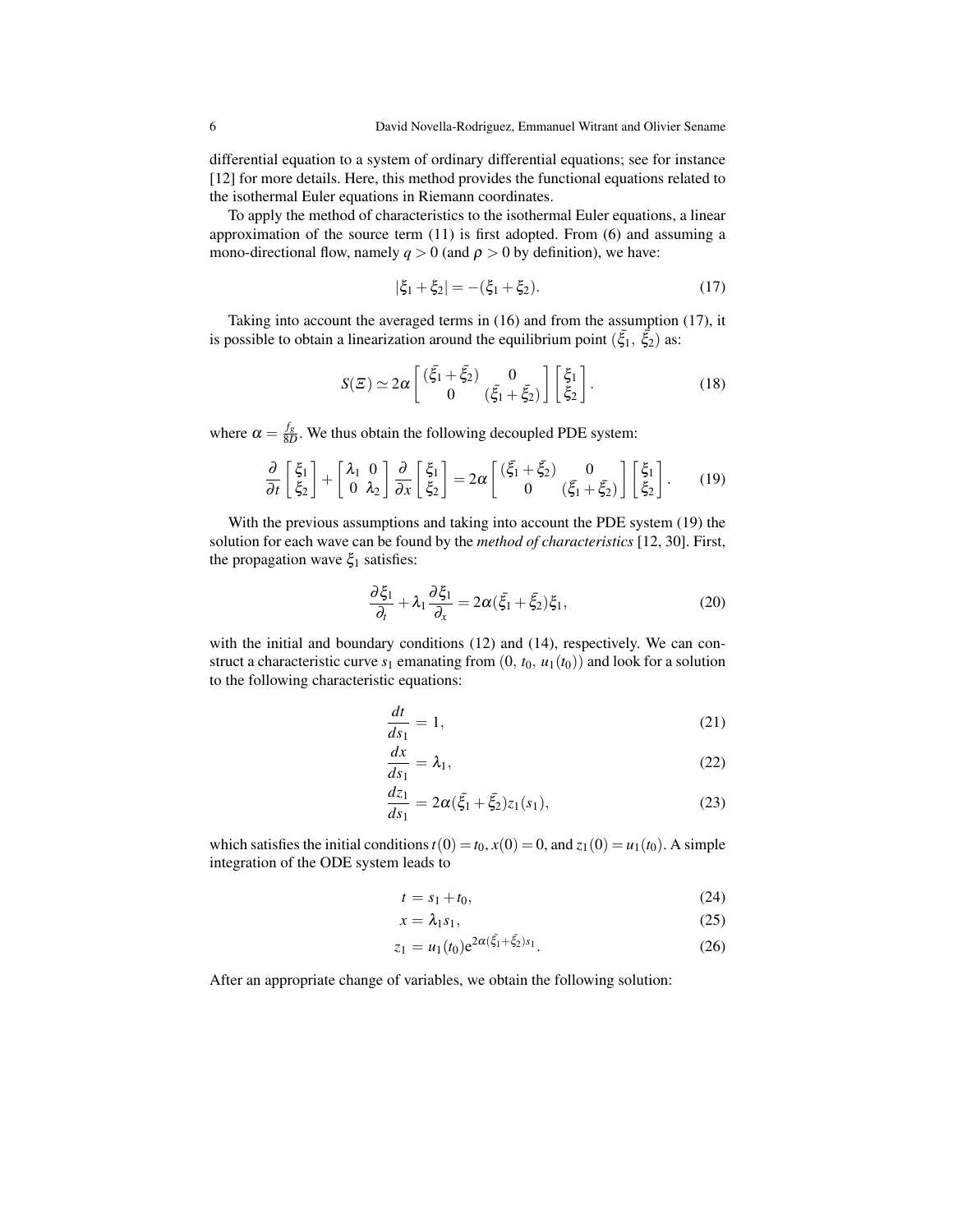$$
\xi_1(x,t) = \xi_1 \left( 0, t - \frac{x}{\lambda_1} \right) e^{2\alpha (\tilde{\xi}_1 + \tilde{\xi}_2) \frac{x}{\lambda_1}}.
$$
 (27a)

Similarly, applying the method of characteristics to the second propagation wave leads to:

$$
\xi_2(x,t) = \xi_2 \left( L, t - \frac{(L-x)}{\lambda_2} \right) e^{2\alpha (\xi_1 + \xi_2) \frac{(L-x)}{\lambda_2}}.
$$
 (27b)

Note that  $\lambda_1$  and  $\lambda_2$  are of opposite sign and  $\xi_1$  and  $\xi_2$  are propagated in opposite directions. Note also that these results still holds for time-varying characteristic velocities, which would result in time-varying time-delays.

From (27a) and (27b) at their boundaries, it is thus possible to describe the flow transport by the following difference equations:

$$
\xi_1(L,t) = \xi_1(0,t-h_1)e^{2\alpha(\xi_1 + \xi_2)h_1},\tag{28a}
$$

$$
\xi_2(0,t) = \xi_2(L, t - h_2) e^{2\alpha(\bar{\xi}_1 + \bar{\xi}_2)h_2}, \qquad (28b)
$$

where  $h_i = L/\lambda_i$ .

# *3.2 Nonlinear Approximation*

Calculating the characteristics of (16) without linearizing, we obtain a solution for the PDE hyperbolic system (16) using the following ODE system:

$$
\frac{dt}{ds_1} = 1,\t\t(29)
$$

$$
\frac{dx}{ds_1} = \lambda_1,\tag{30}
$$

$$
\frac{dz_1}{ds_1} = -\alpha (z_1 + \bar{\xi}_2)^2, \tag{31}
$$

which satisfies the initial conditions

$$
t(0) = t_0, \ x(0) = 0, \ z_1(0) = u_1(t_0). \tag{32}
$$

Integrating this ODE system implies that:

$$
t = s_1 + t_0,\tag{33}
$$

$$
x = \lambda_1 s_1,\tag{34}
$$

$$
z_1(s_1) = -\bar{\xi}_2 + \frac{z_1(0) + \bar{\xi}_2}{\alpha s_1 (z_1(0) + \bar{\xi}_2) + 1}.
$$
 (35)

Finally substituting the initial conditions (32) in (35) leads to: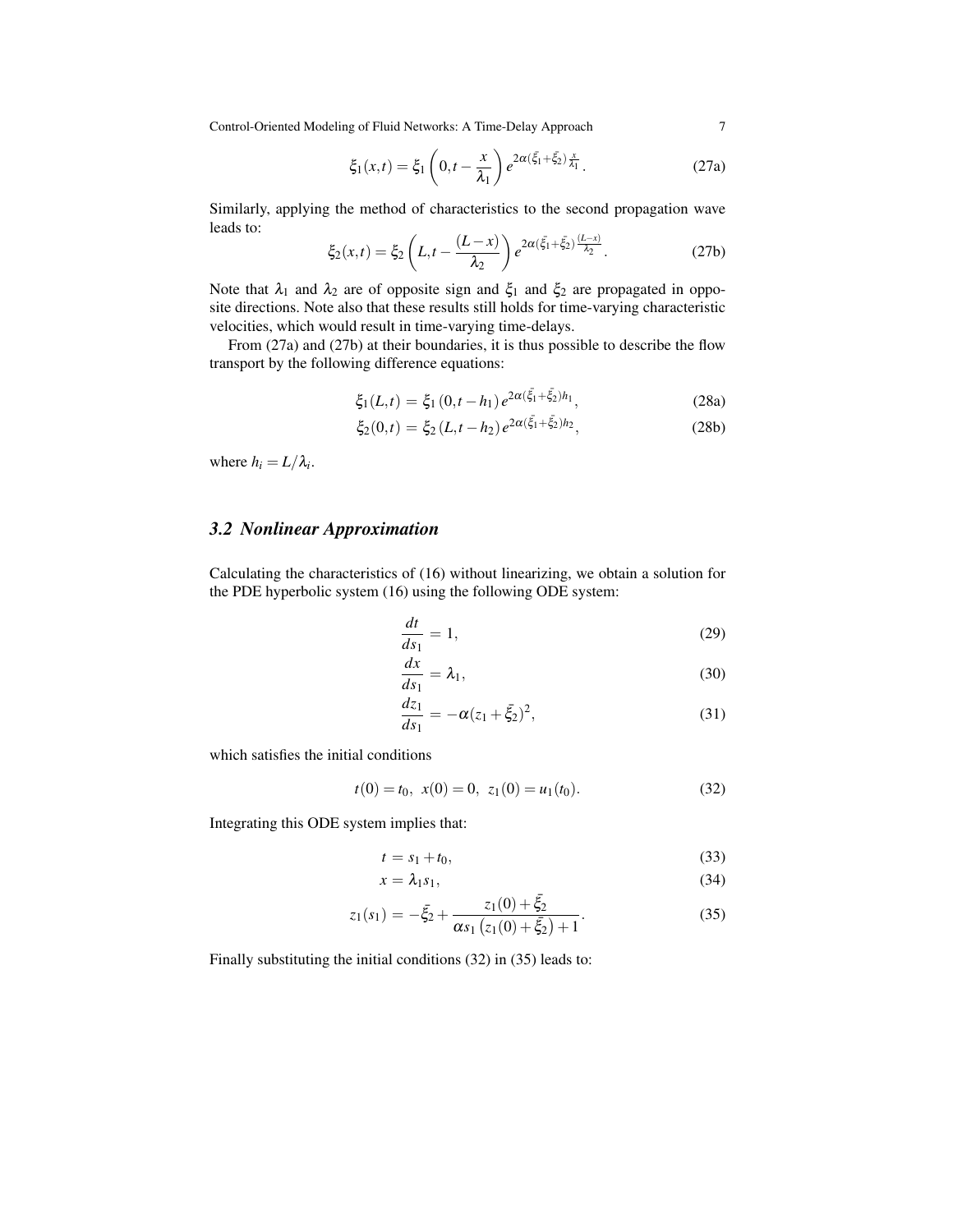

Fig. 2 Network Topology

$$
\xi_1(x,t) = -\bar{\xi}_2 + \frac{\xi_1(0,t - \frac{x}{\lambda_1}) + \bar{\xi}_2}{\alpha \frac{x}{\lambda_1} \left(\xi_1(0,t - \frac{x}{\lambda_1}) + \bar{\xi}_2\right) + 1}
$$
(36a)

Similarly, for the nonlinear approximation of the second wave, we obtain the following result:

$$
\xi_2(x,t) = -\bar{\xi}_1 + \frac{\xi_2(L,t - \frac{(L-x)}{\lambda_2}) + \bar{\xi}_1}{\alpha \frac{(L-x)}{\lambda_2} \left(\xi_2(L,t - \frac{(L-x)}{\lambda_2}) + \bar{\xi}_1\right) + 1}.
$$
 (36b)

Taking into account the flow propagation of the waves described in Fig. 1 and equations (36a) and (36b) computed at the boundaries, we finally obtain the following delayed nonlinear equations:

$$
\xi_1(L,t) = -\bar{\xi}_2 + \frac{\xi_1(0,t-h_1) + \bar{\xi}_2}{\alpha h_1 \left(\xi_1(0,t-h_1) + \bar{\xi}_2\right) + 1}
$$
(37a)

$$
\xi_2(0,t) = -\bar{\xi}_1 + \frac{\xi_2(L,t-h_2) + \bar{\xi}_1}{\alpha h_2 \left(\xi_2(L,t-h_2) + \bar{\xi}_1\right) + 1}.
$$
\n(37b)

#### 4 Network Model

The previous approximation of Euler's equations describes the flow transport in each pipe. The network model is obtained by considering a node as a finite control volume to which the pipes are connected. It is then possible to obtain a dynamical model for the fluid network, in terms of the transported variables. Fig. 2 shows a possible geometry of the networks studied in this work. Analyzing the dynamics of the transported variables in a specific node  $N$  of the network, the flow enters from the pipes connected to the nodes  $X_k$  and goes out to the pipes connected to the nodes *Yk* . The propagation delay

$$
h_1^{(X_k, N)}\ \left(\text{respectively, } h_2^{(N, Y_k)}\right)
$$

is linked to the pipe length *L* and the characteristic velocity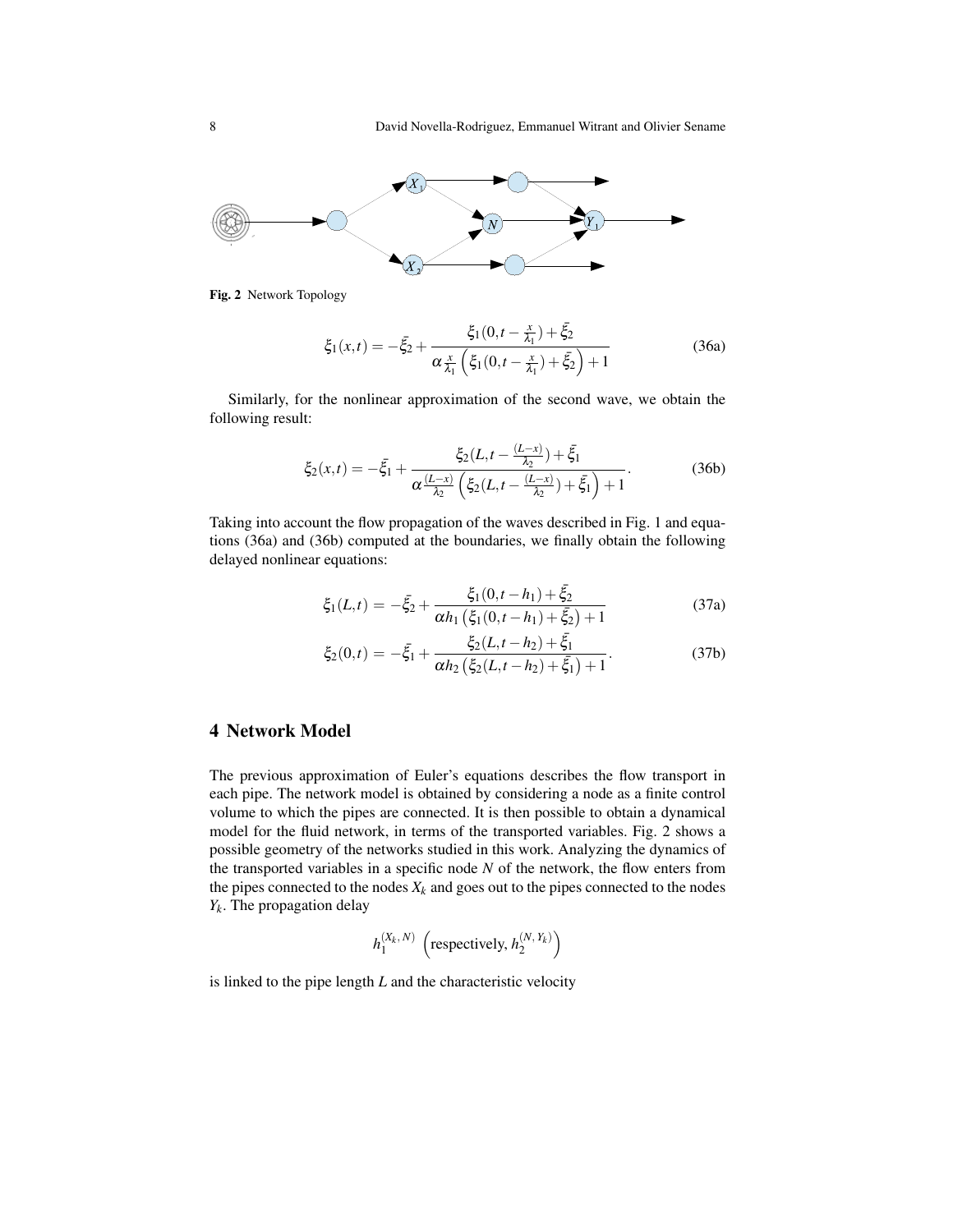$$
\lambda_1^{(X_k, N)} \left( \text{respectively, } \lambda_2^{(N, Y_k)} \right).
$$

#### *4.1 Conservation at the Nodes and Fluid Capacitance*

Taking into account the conservation for the physical variables  $\rho$  and  $q$  at a node  $N$ with  $n_{in}$  ingoing pipes and  $n_{out}$  outgoing pipe, the mass conservation at the intersection is stated as follows:

$$
\sum_{i=1}^{n_{in}} q^{(X_i,N)}(L,t) = \sum_{i=1}^{n_{out}} q^{(N,Y_i)}(0,t), \ \forall t > 0.
$$
 (38)

This condition is similar to Kirchhoff's law and is usually referred to as a Rankine-Hugoniot condition at the node [1, 2]. An additional coupling condition for the intersections is that the pressure inside each node is uniform (and thus the same at each extremity of the connected pipes), namely:

$$
a^{2} \rho^{(X_{i},N)}(L,t) = a^{2} \rho^{(N,Y_{k})}(0,t) = constant \quad \forall i = 1,...,n_{in}, \forall k = 1,...,n_{out} \quad (39)
$$

With the transformations (7) and (8), we can use (39) to state that  $\forall i = 1, \ldots, n_{in}$  and  $\forall k = 1, \ldots, n_{out}$ , we have:

$$
\xi_1^{(X_i,N)}(L,t) - \xi_2^{(X_i,N)}(L,t) = \xi_1^{(N,Y_k)}(0,t) - \xi_2^{(N,Y_k)}(0,t) = constant,\t(40)
$$

The constraint (38) implies that

$$
\sum_{i=1}^{n_{in}} \xi_1^{(X_i,N)}(L,t) + \xi_2^{(X_i,N)}(L,t) = \sum_{k=1}^{n_{out}} \xi_1^{(N,Y_k)}(0,t) + \xi_2^{(N,Y_k)}(0,t) . \tag{41}
$$

A dynamics is introduced to model the fluid capacitance as a time-varying state associated with the node. Denoting the fluid capacitance as  $C_f$ , it follows that at node *N*:

$$
\dot{P}(t)^N = q^N / C_f \tag{42}
$$

$$
\Leftrightarrow \dot{\rho}(t)^N = -\frac{M_g}{ZRTC_f}q^N = -\frac{M_g}{ZRTC_f} \left( \sum_{i=1}^{n_{in}} \xi_1^{(X_i,N)}(L,t) + \xi_2^{(X_i,N)}(L,t) - \sum_{k=1}^{n_{out}} \xi_1^{(N,Y_k)}(0,t) + \xi_2^{(N,Y_k)}(0,t) \right) \rho^N
$$
\n(43)

where we used (1) with the isothermal hypothesis, (7), (8) and (41). Note that  $C_f$ could also be node-dependent to capture large changes in the network configuration. It is then possible to represent the node with an equivalent Bond graph description composed of a 0-junction (using constant effort and the fact that the sum of the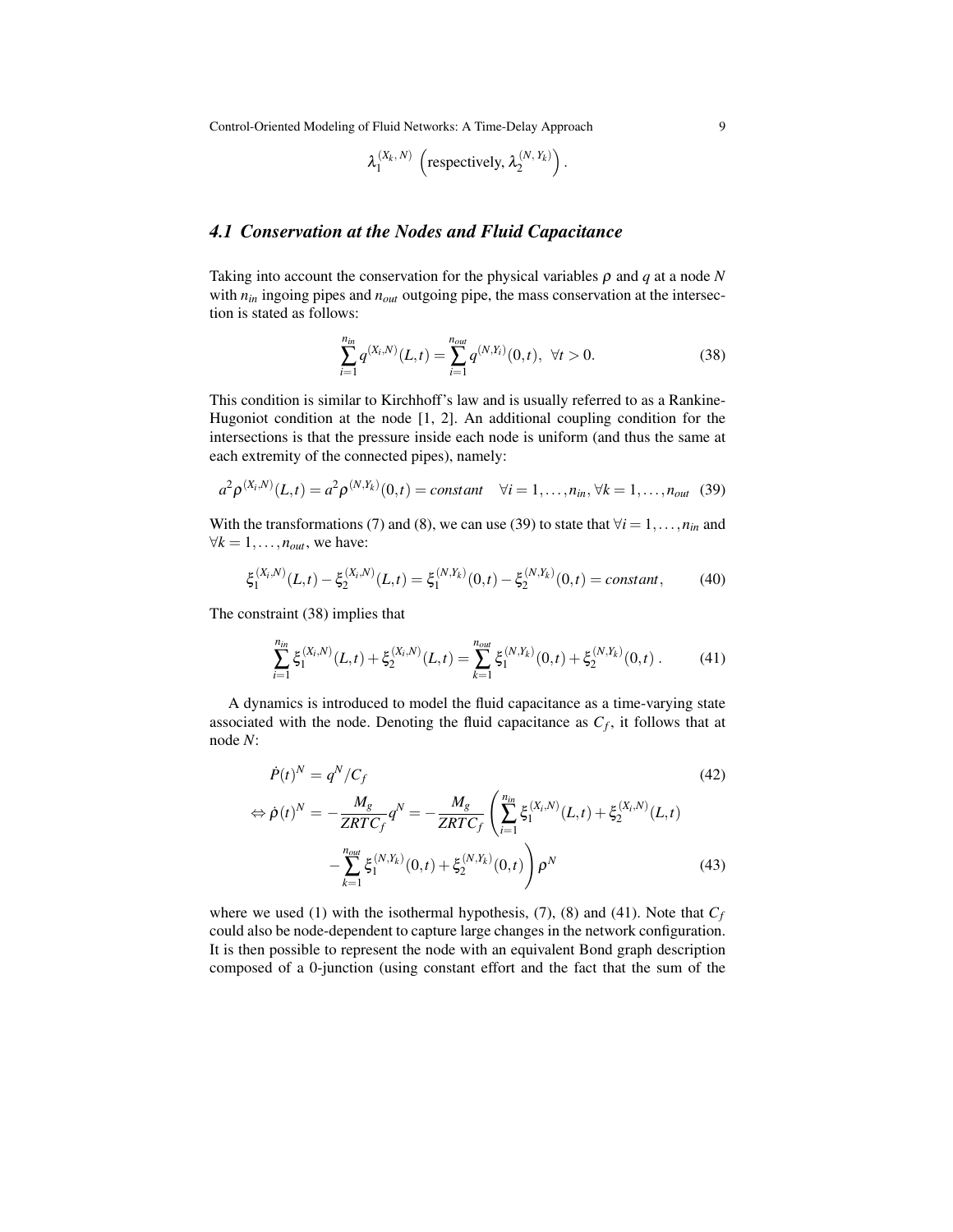

Fig. 3 Expanded Bond Graph Representation of the Node

inflows is equal to the sum of the outflows) and a C-element. Fig. 3 shows the equivalent Bond graph representation for a node. The constraints (40) and (43) are then satisfied if we define the effort as  $e = \xi_1 - \xi_2$  and the flow as  $f = \xi_1 + \xi_2$  for each junction.

Choosing the internal state of the node as  $e^N$  and expressing (43) in terms of  $e^N$ using  $(7)-(8)$ , we have that:

$$
\dot{e}^N = -\alpha_c \left( \sum_{i=1}^{n_{in}} \xi_1^{(X_i, N)}(L, t) + \xi_2^{(X_i, N)}(L, t) - \sum_{k=1}^{n_{out}} \xi_1^{(N, Y_k)}(0, t) + \xi_2^{(N, Y_k)}(0, t) \right) (44)
$$

$$
\xi_1^{(X_i,N)}(L,t) - \xi_2^{(X_i,N)}(L,t) = \xi_1^{(N,Y_k)}(0,t) - \xi_2^{(N,Y_k)}(0,t) = e^N
$$
\n(45)

where  $\alpha_c = aM_g/ZRTC_f$ . The node is thus well defined by an algebro-differential system of equations and the corresponding Riemann invariants are computed in each branch by adding or subtracting the effort and flow. Note that the flow inertia and friction are already taken into account within the Euler equations with friction.

#### *4.2 State-Space Representation*

The previous bond-graph description can be expressed as a classical state-space representation, as follows. Considering that  $\xi_1$  enters the node from the left and that  $\xi_2$  enters the node from the right, we wish to establish a mapping between the inputs  $\{\xi_1^{(X,N)}\}$  $\mathcal{E}_1^{(X,N)}(L,t), \, \mathcal{E}_2^{(N,Y)}$  $\binom{(N,Y)}{2}(0,t)$ } and the outputs  $\{\xi_1^{(N,Y)}\}$  $\mathcal{E}_1^{(N,Y)}(0,t),$   $\xi_2^{(X,N)}$  $\binom{(A,N)}{2}(L,t)$ , where we used the notation *X* and *Y* (without subscripts) to denote the column vectors containing all the inflow or outflow components, respectively. The effort relationships  $(40)$  and  $(45)$  imply that: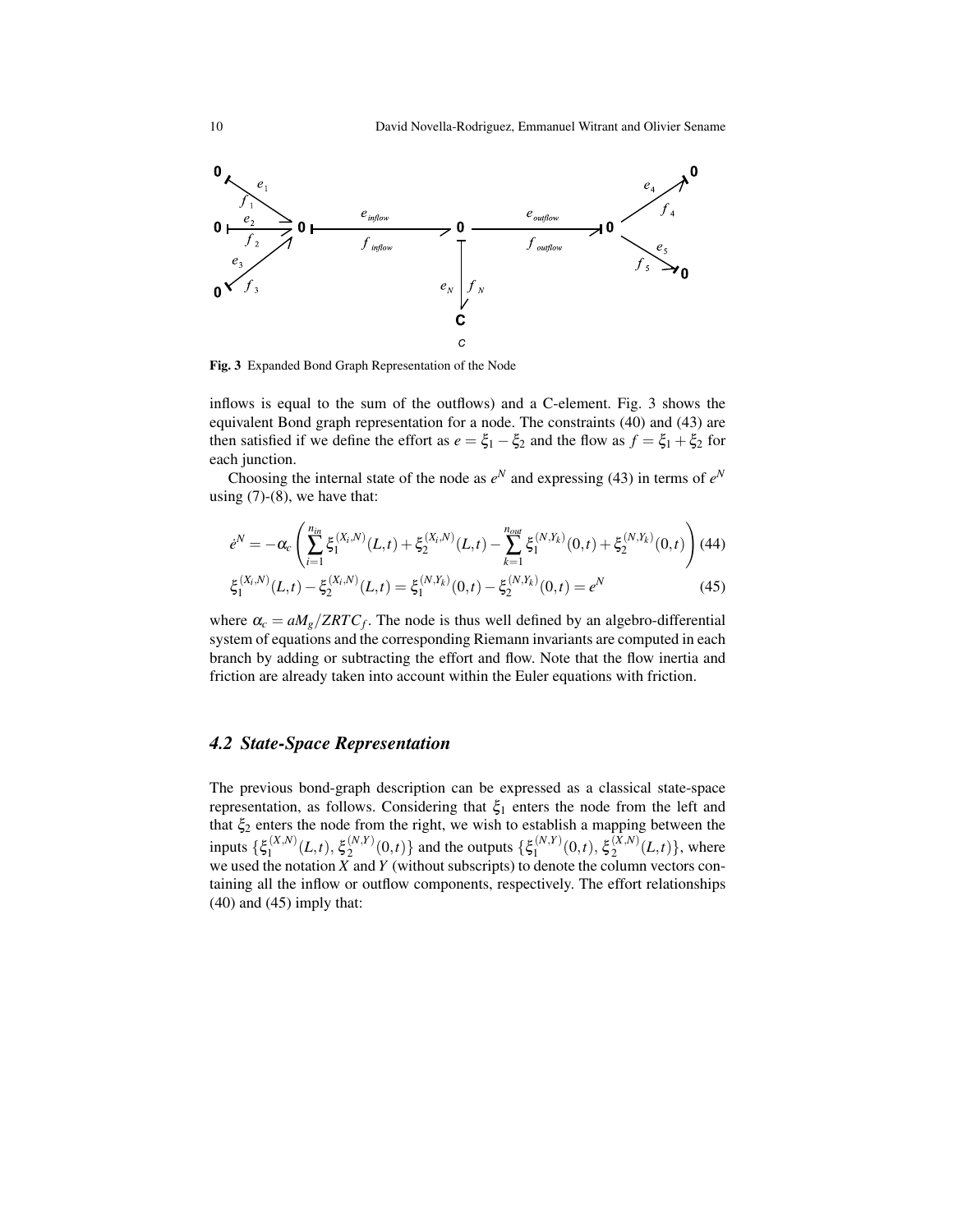$$
\begin{bmatrix} \xi_1^{(X,N)}(L,t) \\ \xi_1^{(N,Y)}(0,t) \end{bmatrix} - \begin{bmatrix} \xi_2^{(X,N)}(L,t) \\ \xi_2^{(N,Y)}(0,t) \end{bmatrix} = \mathbf{1}^{(n_{in}+n_{out})\times 1} e^N
$$
  
\n
$$
\Leftrightarrow \begin{bmatrix} \xi_2^{(X,N)}(L,t) \\ -\xi_1^{(N,Y)}(0,t) \end{bmatrix} = -\mathbf{1}^{(n_{in}+n_{out})\times 1} e^N + \begin{bmatrix} \xi_1^{(X,N)}(L,t) \\ -\xi_2^{(N,Y)}(0,t) \end{bmatrix}
$$
(46)

where  $\mathbf{1}^{i \times j}$  is a vector of ones of size  $i \times j$ . Considering (44), the node dynamics is then:

$$
\dot{e}(t)^{N} = -\alpha_{c} \left( \left[ \mathbf{1}^{1 \times n_{in}} \mathbf{1}^{1 \times n_{out}} \right] \left[ \begin{array}{c} \xi_{1}^{(X,N)}(L,t) \\ -\xi_{2}^{(N,Y)}(0,t) \end{array} \right] + \left[ \mathbf{1}^{1 \times n_{in}} \mathbf{1}^{1 \times n_{out}} \right] \left[ \begin{array}{c} \xi_{2}^{(X,N)}(L,t) \\ -\xi_{1}^{(N,Y)}(0,t) \end{array} \right] \right)
$$
\n
$$
= -\alpha_{c} e^{N} - 2\alpha_{c} \left[ \mathbf{1}^{1 \times n_{in}} \mathbf{1}^{1 \times n_{out}} \right] \left[ \begin{array}{c} \xi_{1}^{(X,N)}(L,t) \\ -\xi_{2}^{(N,Y)}(0,t) \end{array} \right] \tag{47}
$$

We thus obtained a state-space description where (47) describes the state dynamics and (46) determines the output

$$
\begin{bmatrix} \xi_2^{(X,N)}(L,t) \\ -\xi_1^{(N,Y)}(0,t) \end{bmatrix}
$$

from the input (direct feedthrough)

$$
\begin{bmatrix} \xi_1^{(X,N)}(L,t) \\ -\xi_2^{(N,Y)}(0,t) \end{bmatrix}
$$

and the state *e N*.

# *4.3 Interconnections and Delays*

We can now consider the interconnections on node *N* with its predecessors *X* and successors *Y*. The linear approximation of the pipe propagation waves and the delayed equations (28a) and (28b) along with the previous node description imply that:

$$
\dot{e}(t)^N = -\alpha_c e^N - 2\alpha_c \left[ \mathbf{1}^{1 \times n_{in}} \mathbf{1}^{1 \times n_{out}} \right] u(t) \tag{48}
$$

$$
\begin{bmatrix} \xi_2^{(X,N)}(L,t) \\ -\xi_1^{(N,Y)}(0,t) \end{bmatrix} = -\mathbf{1}^{(n_{in}+n_{out})\times 1} e^N + u(t)
$$
 (49)

with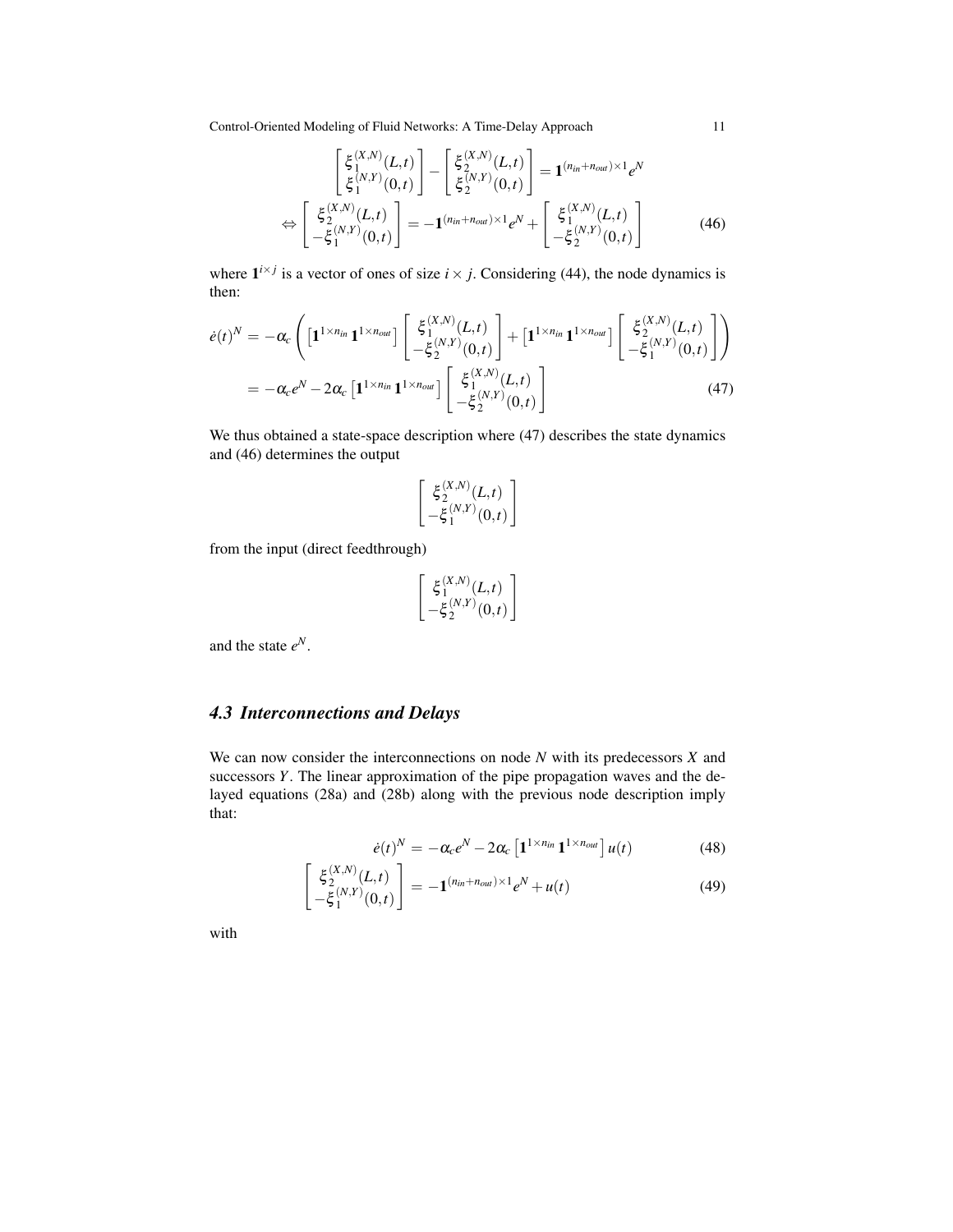12 David Novella-Rodriguez, Emmanuel Witrant and Olivier Sename

$$
u(t) = \begin{bmatrix} \xi_1^{(X,N)}\left(0,t-h_1^{(X,N)}\right)e^{2\alpha(\xi_1^{(X,N)} + \xi_2^{(X,N)})h_1^{(X,N)}}\\ -\xi_2^{(N,Y)}\left(L,t-h_2^{(N,Y)}\right)e^{2\alpha(\xi_1^{(N,Y)} + \xi_2^{(N,Y)})h_2^{(N,Y)}} \end{bmatrix}
$$
(50)

Each node is thus defined by a delay differential equation with a direct feedthrough of the interconnection variable  $u(t)$  on the output. This interconnection variable is obtained from the outputs of the predecessors (terms in  $\xi_1^{(X,N)}$  $1^{(A,N)}$ ) and of the successors (terms in  $\xi_2^{(N,Y)}$  $\binom{(N,1)}{2}$ .

The nonlinear approximation is obtained in a similar way by taking into account the functional equations (37a) and (37b). The delayed differential equation is then given by (48)-(49) with the interconnection:

$$
u(t) = \begin{bmatrix} -\xi_2^{(X,N)} + \frac{\xi_1^{(X,N)}(0, t - h_1^{(X,N)}) + \xi_2^{(X,N)}}{\alpha h_1^{(X,N)}(\xi_1^{(X,N)}(0, t - h_1^{(X,N)}) + \xi_2^{(X,N)}) + 1} \\ \xi_1^{(N,Y)} - \frac{\xi_2^{(N,Y)}(t, t - h_2^{(N,Y)}) + \xi_1^{(N,Y)}}{\alpha h_2^{(N,Y)}(\xi_2^{(N,Y)}(t, t - h_2^{(N,Y)}) + \xi_1^{(N,Y)}) + 1} \end{bmatrix}
$$
(51)

# 5 Simulations Results

Consider the network configuration shown in Fig. 4, corresponding to an air ventilation network, where the speed of sound constant is  $a = 347m/s$ . The network parameters are given in Table 1. The inflow (i.e. boundary conditions) is considered as con-

| Parameter                                  | Pipe $1$ Pipe $2$ Pipe 3 |  |
|--------------------------------------------|--------------------------|--|
| Length $(L)$                               | $100m$   200m   300m     |  |
| Diameter $(D)$                             | $0.4m$   $0.2m$   $0.4m$ |  |
| Friction factor $(f_g)$ 0.008 0.0012 0.003 |                          |  |

Table 1 Pipe Parameters of the Network

stant and the initial conditions are  $\rho(t,0) = 1.16 \frac{kg}{m^3}$  and  $q(t,0) = 23.2 \frac{kg}{m^2}$  *s*. We perform numerical simulations of the network model derived in the previous sections and compare the linear and nonlinear delay differential equations in Fig. 5. The results are presented for each node of the network in terms of the physical variables, density and momentum, which can be found directly from the Riemann invariants by using the transformation (7) and (8), respectively. According to the network parameters, the time delays and friction terms are presented in Table 2.

We can clearly observe the propagation delays on these simulation, as well as the oscillations due to wave reflections and coupling at the nodes. It is also interesting to note the closeness between the linear and the nonlinear models, which suggests that linear control approaches may provide satisfactory results despite the nonlinear characteristic of the friction phenomenon.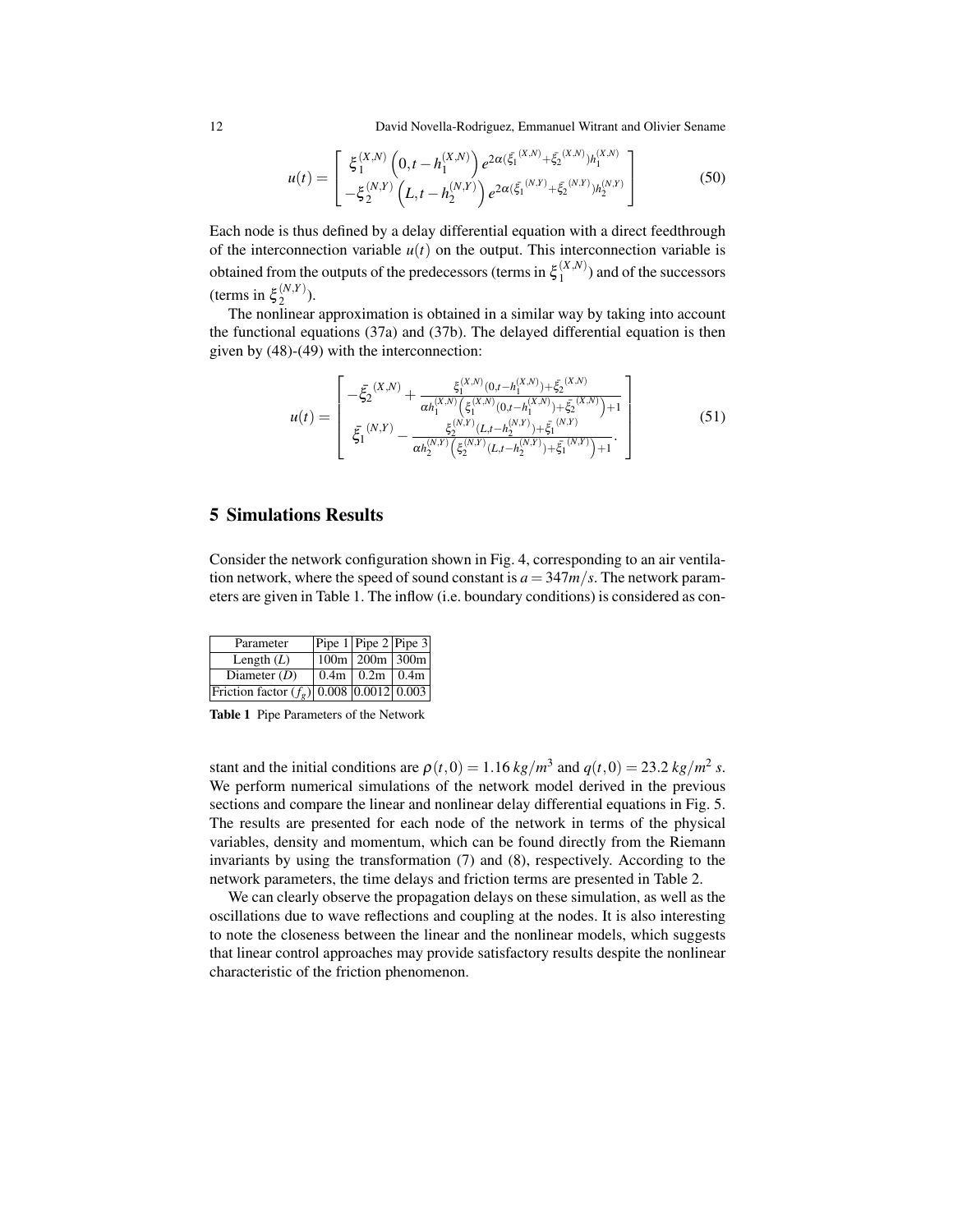

Fig. 4 Network Example

| Parameter              |        | Value   Parameter   Value   Parameter   Value   Parameter   Value |        |                     |        |                  |        |
|------------------------|--------|-------------------------------------------------------------------|--------|---------------------|--------|------------------|--------|
| $h^{(1)}$              | 0.2725 | $h_{2}^{(1)}$                                                     | 0.3058 | $B^{(1)}$           | 0.9470 | B(5)             | 0.9407 |
| $\overline{h_1^{(2)}}$ | 0.5450 | $h_2^{(2)}$                                                       | 0.6116 | $R^{(2)}$           | 0.9678 | $B^{(6)}$        | 0.9640 |
| $h_1^{(3)}$            | 0.8174 | $h_2^{(3)}$                                                       | 0.9174 | B <sup>(3)</sup>    | 0.9521 | B <sup>(7)</sup> | 0.9464 |
| $h_1^{(4)}$            | 0.1362 | $h_2^{(4)}$                                                       | 0.1529 | $\mathcal{B}^{(4)}$ | 0.9967 | $B^{(8)}$        | 0.9963 |

Table 2 Simulation Network Parameters

# 6 Conclusion

A time-delay approach is used in this work to find a model for the flow in fluid networks. The model of the flow is taken from the isothermal Euler equations. The hyperbolic characteristics of the PDE system are taken into account in order to diagonalize the system. The method of characteristics is considered to find functional equations related to the isothermal Euler equations. By decoupling the incoming and outgoing waves and averaging the source term on the appropriate components, two approximations are adopted to compute a delayed model of the flow, namely a linear approximation and a nonlinear one. Taking into account the conservative characteristics at the nodes, a delay differential system of equations for the flow network is finally given.

#### References

- 1. Banda, M., Herty, M., Klar, A.: Coupling conditions for gas networks governed by the isothermal euler equations. Networks and Heterogenous Media 1(2), 295–314 (2006)
- 2. Banda, M., Herty, M., Klar, A.: Gas flow in pipeline networks. Networks and Heterogenous Media 1(1), 41–56 (2006)
- 3. Bradu, B., Gayet, P., Niculescu, S-I., Witrant, E.: Modeling of the very low pressure helium flow in the lhc cryogenic distribution line after a quench. Cryogenics 50(2), 71-77 (2010)
- 4. Bresch-Pietri, D., Leroy, T., Petit., N.: Control-oriented time-varying input-delayed temperature model for si engine exhaust catalyst. In: Proceedings of the American Control Conference, pp. 2189-2195 (2013)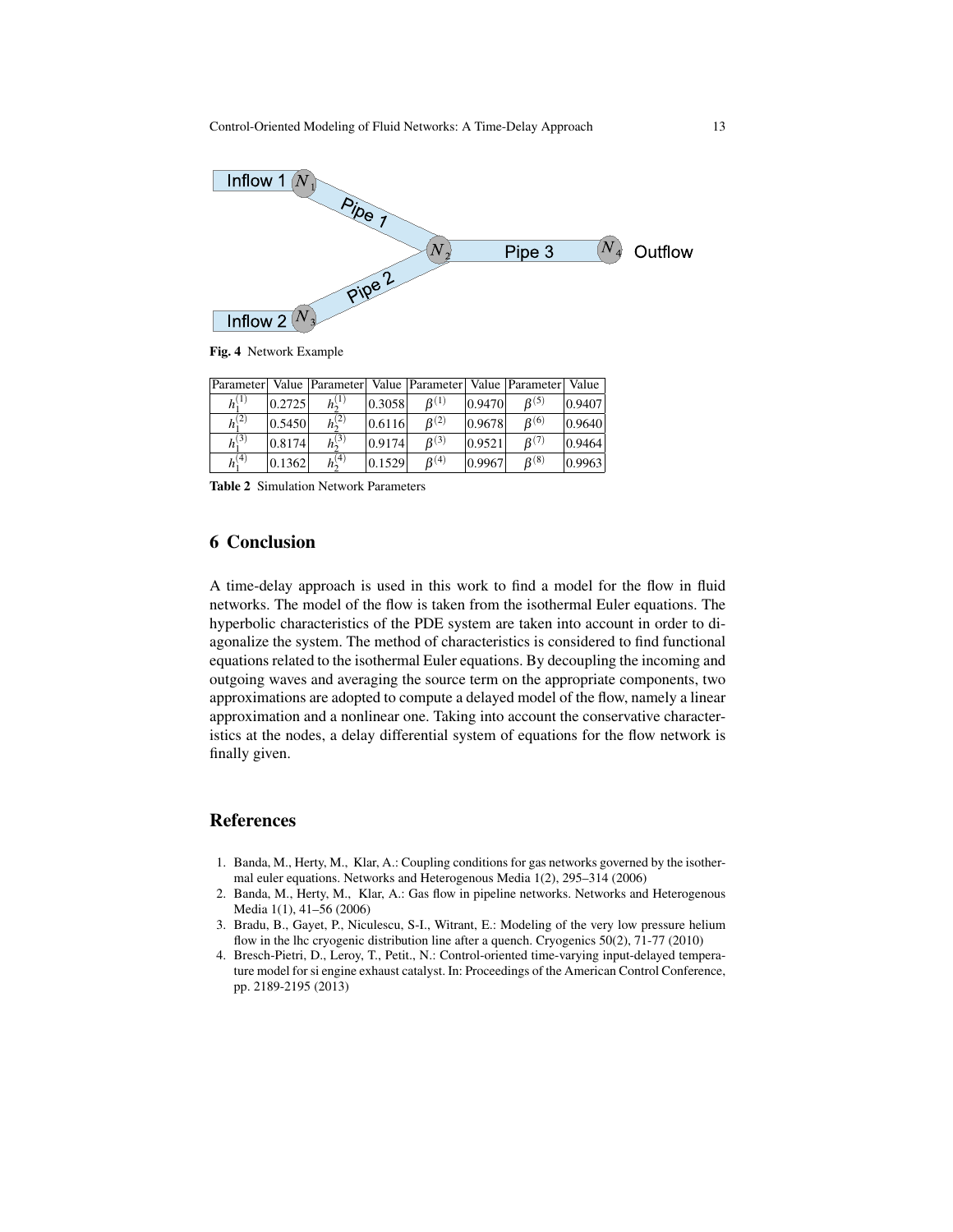

Fig. 5 Dynamics of the Physical Variables in the Network Nodes

- 5. Colombo, R., Guerra, G., Herty, M., Schleper, V.: Optimal control in networks of pipes and canals. SIAM Journal on Control and Optimization 48(3), 2032–2050 (2009)
- 6. Cooke, K., Krumme, D.: Differential-difference equations and non-linear partial-boundary value problems for linear hyperbolic partial differential equations. Journal of Mathematical Analysis and Applications 24(2), 362–387 (1968)
- 7. Corriga, G., Sanna, S., Usai, G.: Sub-optimal constant-volume control for open channel networks. Applied Mathematical Modelling 7(4), 262 – 267 (1983)
- 8. Cross, H.: Analysis of flow in networks of conduits or conductors. University of Illinois Engineering Experiment Station Bulletin 286 (1936)
- 9. de Halleux, J., Prieur, C., Coron, J-M., d'Andrea Novel, B., Bastin, G.: Boundary feedback control in networks of open channels. Automatica 39(8), 1365–1376 (2003)
- 10. de Saint-Venant, B.: Theorie du mouvement non-permanent des eaux avec applications aux crues des rivieres et a l'introduction des marees dans leur lit. Comptes-rendus de l'Academie des Sciences 73, 148–154 (1871)
- 11. Dick, M., Gugat, M., Herty, M., Steffensen, S.: On the relaxation approximation of boundary control of the isothermal Euler equations. International Journal of Control 8(11), 1766–1778 (2012)
- 12. Evans, L.: Partial Differential Equations. Series Graduate Studies in Mathematics Volume 19. American Mathematical Society, Providence, RI (1998)
- 13. Gugat, M., Herty, M., Schleper, V.: Flow control in gas networks: Exact controllability to a given demand. Mathematical Methods in the Applied Sciences 34(7), 745–757 (2011)
- 14. Gugat, M., Dick, M.: Time-delayed boundary feedback stabilization of the isothermal Euler equations with friction. Mathematical Control and Related Fields 1(4), 469–491 (2011)
- 15. Hartman, H., Mutmansky, J., Ramani, R., Wang, Y.: Mine Ventilation and Air Conditioning, Third Edition. Wiley, New York (1997)